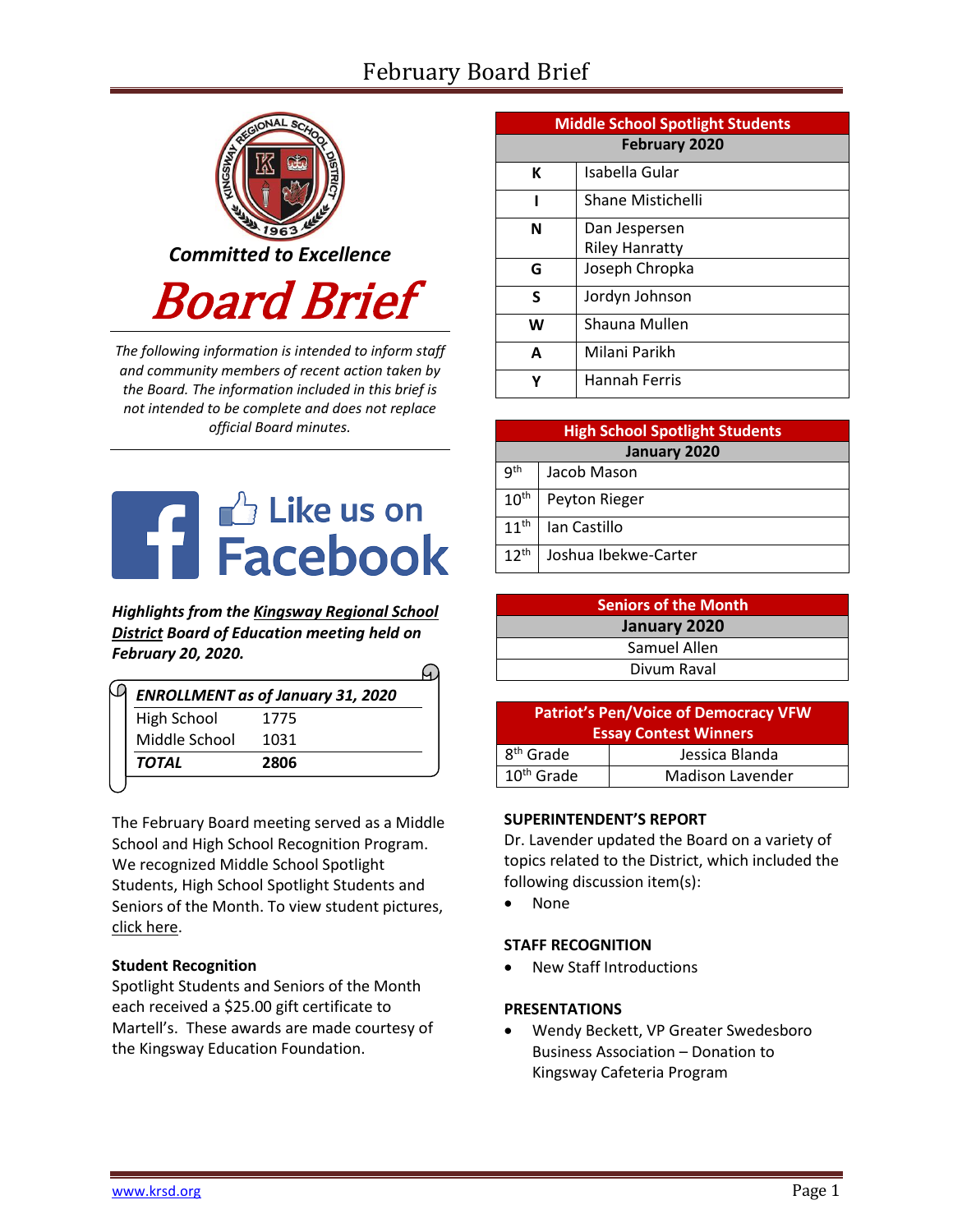• Mr. Tonelli, Mr. Dubbs, Mr. Hildebrand, Ms. DiBenedetto – Middle School Academic Program Update: Unified Health & Physical Education Program

## **ATTENDANCE SUMMARY**

*2019-2020 Monthly Average % of Students in Attendance for January 2020:*

| 2019-2020 Monthly Average %<br>of Students in Attendance |       |                                         |                            |  |
|----------------------------------------------------------|-------|-----------------------------------------|----------------------------|--|
| Grade<br>Level                                           | Jan % | 2019-<br>2020<br><b>YTD</b><br>Avg<br>℅ | Past<br>6 Year<br>Avg<br>℅ |  |
| 7                                                        | 98.1  | 96.7                                    | 95.5                       |  |
| 8                                                        | 97.8  | 96.3                                    | 94.9                       |  |
| <b>Total MS</b><br>Average                               | 98.0  | 96.5                                    | 95.2                       |  |
| 9                                                        | 94.3  | 95/3                                    | 94.8                       |  |
| 10                                                       | 93.9  | 94.4                                    | 94.4                       |  |
| 11                                                       | 94.1  | 94.8                                    | 93.4                       |  |
| 12                                                       | 92.2  | 93.2                                    | 92.2                       |  |
| <b>Total HS</b><br>Average                               | 93.7  | 94.4                                    | 93.8                       |  |
| <b>District</b><br>Average                               | 95.8  | 95.5                                    | 94.5                       |  |

# **PERSONNEL**

#### **District Employment**

- Non-Certified Staff: None
- Substitutes: None
- Leaves of Absence:
	- Joseph Scordo (Bus Driver)
- Resignation: None
- Practicum/Internship:
	- Jullia Wiberg (Health & Physical Education– Field Experience)
	- Gianna Moyer (Health & Physical Education– Field Experience)
- Alexa Nunzio (Health & Physical Education– Field Experience)
- Warren Pierce (Health & Physical Education– Field Experience)
- Courtney Short (Health & Physical Education– Field Experience)

## **High School Employment**

- Certified Staff:
	- Jennifer Arcolesse (LTS Teacher of Mathematics)
- Leave of Absence:
	- Alisa Camp (Teacher of Italian)
- Resignation:
	- John Herman (Custodian)
- Retirement:
	- Carol Ewald (Teacher of Family & Consumer Science) with 19 years of service
- Schedule "B": Various positions were approved

## **Middle School Employment**

- Certified Staff:
	- Tammy Furber (Paraprofessional)
- Leaves of Absence:
	- Eileen Highland (Paraprofessional)
	- Nicholas Magnotta (Teacher of Art)
- Resignation:
	- Jessica Immediato (Paraprofessional)
	- Christian Lynch (Teacher of Science)
	- Aileen Parker (Paraprofessional)
- Retirement:
	- Leonard Pospiech (Teacher of Business) with 18 years of service
- Schedule "B":
	- Various positions were approved

# **FUNDRAISERS**

• **3/16/2020 to 4/03/2020 –** The HS Renaissance Program will be selling coupon books to raise funds for prizes and cafe café/snacks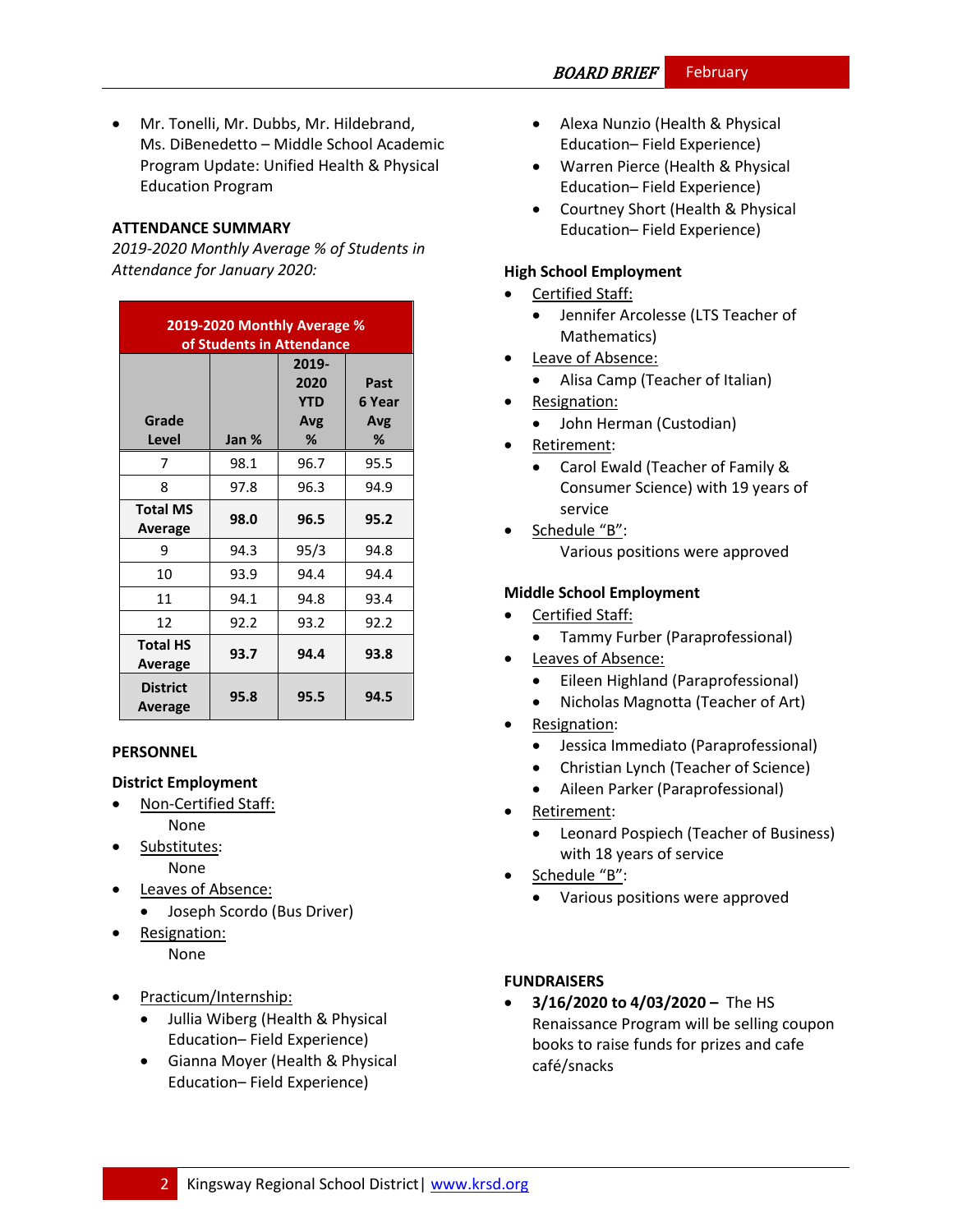- **3/19/2020 –** The MS Academic Assistance Program will sell concessions at the March Madness Tournament to raise funds for the AAP field trip
- **3/13/2020 to 3/27/2020 –** The Boy's Volleyball team will be selling gourmet popcorn to raise funds for team events, apparel, senior night and team banquet
- **3/1/2020** The Girl's Softball team will be having a clothing drive to raise funds for their team banquet
- **4/1/2020** The Girl's Softball team will be serving in a community cleanup to raise funds for softball team senior gifts
- **4/30/2020** The MS #1DragonFamily will be selling sandwiches to raise funds to support the Australia wildfires
- **3/27/2020** The MS #1DragonFamily Kindness Challenge will accept donations to participate in Pajama Day or handmade cards to give to the Children's Hospital of Philadelphia
- **2/27/2020** The MS Mentoring Program will host a floor hockey tournament to raise funds to support the Mentoring Program

#### **FIELD/ TRIPS/ASSEMBLIES**

- **4/6/2020 to 4/10/2020 –** The Senior Class of 2020 will travel to Orlando, Florida
- **4/3/2020** The Film Studies Club will travel to Cinemark16
- **5/21/2020** The Art Club/Photo Club will travel to the MET Fifth Avenue
- **3/10/2020 (snow date 3/12/2020)** The Science Olympiad Club will travel to Middlesex County College for the Science Olympiad State Competition
- **5/27/2020**  The MS Student Council will travel to Six Flags Great Adventure
- **3/4/2020** The HS STEP students will travel to ShopRite
- **3/11/2020** The HS STEP students will travel to Pizza Villa
- **3/18/2020** The HS STEP students will travel to Hollywood Diner
- **3/25/2020** HS STEP students will travel to Philly Soft Pretzel
- **4/17/2020 to 4/18/2020** The Boy's Volleyball Team will travel to Rhode Island College for a tournament
- **2/15/2020 to 2/16/2020** The Boy's Wrestling Team will travel to the NJSIAA State Group IV Championships at Toms River North
- **3/23/2020** Student Council will attend the Student State Executive Boasrd Meeting at Pemberton Township High School

#### **RESEARCH PROJECTS**

- Chelsea Valdera: Master's Program Capstone Project: The Effectiveness of Using Collaborative Learning in an Honors Algebra 2 Classroom
- Melissa Lachall: Cabrini University Communication Department Interview: Education Inequity Multimedia Web Project

# **[POLICY](http://www.straussesmay.com/seportal/Public/DistrictPolicyTOC.aspx?id=f0cc945ef3894b8d9ad5f87d948ca425&PolicyID=)**

The Board recommended the following for **FIRST** reading for revisions and/or adoption.

- Policy 2624 Grading System
- Regulation 2624 Grading System
- Policy 5410 Promotion and Retention (M)
- Regulation 5420 Reporting Pupil Progress
- Policy 5430 Grade Point Average (GPA) (f/k/a Class Rank)
- Policy 5440 Honoring Pupil Achievement
- Policy 5460 High School Graduation (M)

The Board recommended the following for **SECOND** reading for revisions and/or adoption.

• None